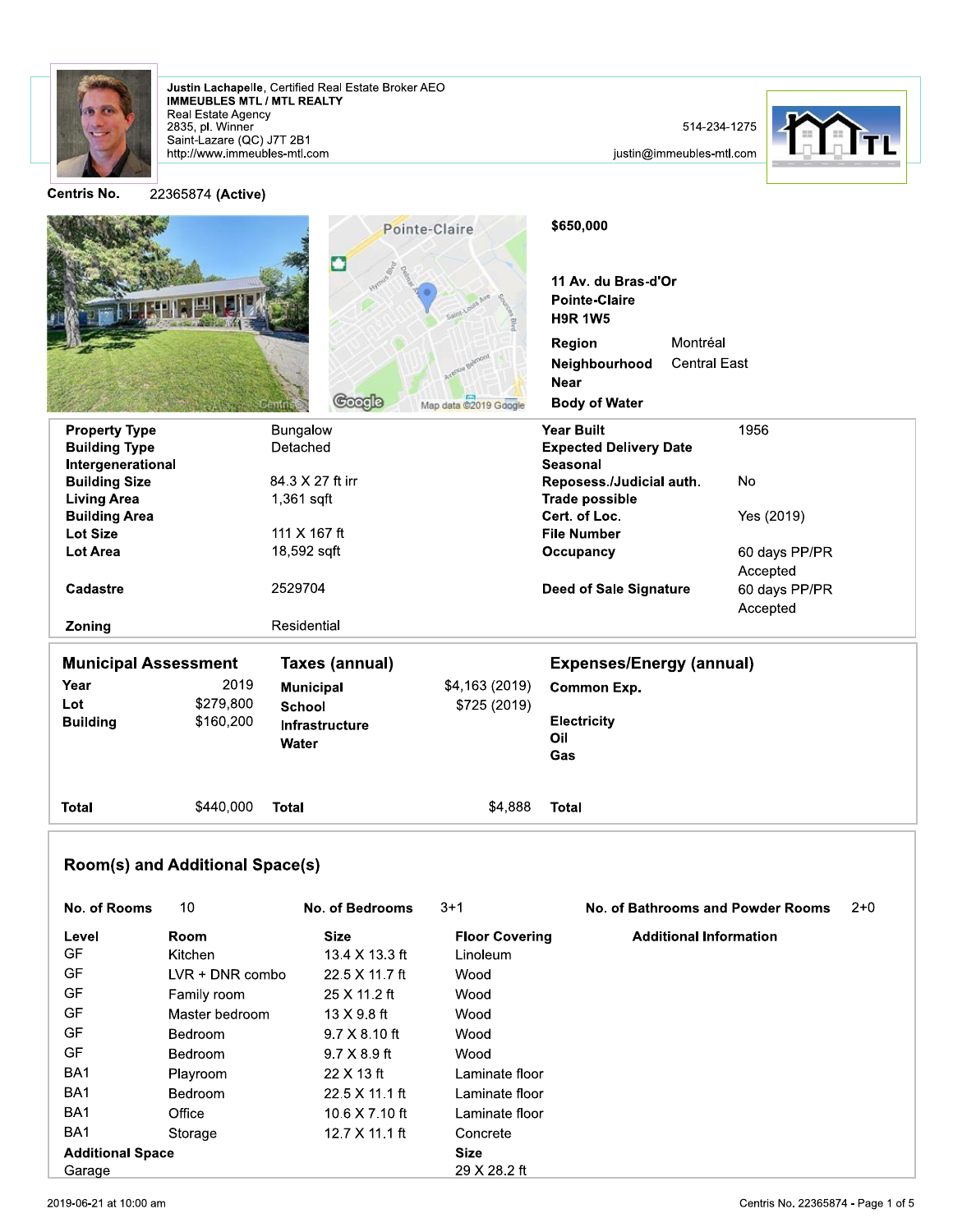| Shed<br>Patio                                                                                                                                                                                                                                                                                                                                           |                                                 | 16.4 X 12.4 ft<br>23.6 X 23 ft                               |                                                                                                                         |  |  |  |
|---------------------------------------------------------------------------------------------------------------------------------------------------------------------------------------------------------------------------------------------------------------------------------------------------------------------------------------------------------|-------------------------------------------------|--------------------------------------------------------------|-------------------------------------------------------------------------------------------------------------------------|--|--|--|
| <b>Features</b>                                                                                                                                                                                                                                                                                                                                         |                                                 |                                                              |                                                                                                                         |  |  |  |
| <b>Sewage System</b><br><b>Water Supply</b><br><b>Foundation</b>                                                                                                                                                                                                                                                                                        | Municipality<br>Municipality<br>Poured concrete | <b>Rented Equip. (monthly)</b><br><b>Renovations</b><br>Pool |                                                                                                                         |  |  |  |
| Roofing<br>Siding                                                                                                                                                                                                                                                                                                                                       | Sheet metal                                     | Parking<br><b>Driveway</b>                                   | Driveway (4), Garage (2)                                                                                                |  |  |  |
| <b>Windows</b><br><b>Window Type</b>                                                                                                                                                                                                                                                                                                                    |                                                 | Garage<br>Carport                                            | Attached, Heated                                                                                                        |  |  |  |
| <b>Energy/Heating</b>                                                                                                                                                                                                                                                                                                                                   | Heating oil                                     | Lot                                                          | Bordered by hedges, Fenced,<br>Landscaped, Wooded                                                                       |  |  |  |
| <b>Heating System</b>                                                                                                                                                                                                                                                                                                                                   | Forced air                                      | Topography                                                   | Flat                                                                                                                    |  |  |  |
| <b>Basement</b>                                                                                                                                                                                                                                                                                                                                         | 6 feet and more, Finished<br>basement           | <b>Distinctive Features</b>                                  | Cul-de-sac                                                                                                              |  |  |  |
| <b>Bathroom</b>                                                                                                                                                                                                                                                                                                                                         |                                                 | Water (access)                                               |                                                                                                                         |  |  |  |
| <b>Washer/Dryer (installation)</b>                                                                                                                                                                                                                                                                                                                      | Bathroom (Basement 1)                           | View                                                         |                                                                                                                         |  |  |  |
| <b>Fireplace-Stove</b>                                                                                                                                                                                                                                                                                                                                  |                                                 | <b>Proximity</b>                                             | Commuter train, Daycare centre,<br>Elementary school, High school,<br>Highway, Hospital, Park, Public<br>transportation |  |  |  |
| <b>Kitchen Cabinets</b>                                                                                                                                                                                                                                                                                                                                 |                                                 | <b>Building's Distinctive</b><br><b>Features</b>             |                                                                                                                         |  |  |  |
| <b>Equipment/Services</b>                                                                                                                                                                                                                                                                                                                               |                                                 | <b>Energy efficiency</b>                                     |                                                                                                                         |  |  |  |
| <b>Inclusions</b>                                                                                                                                                                                                                                                                                                                                       |                                                 |                                                              |                                                                                                                         |  |  |  |
| <b>Exclusions</b>                                                                                                                                                                                                                                                                                                                                       |                                                 |                                                              |                                                                                                                         |  |  |  |
| <b>Broker - Remarks</b>                                                                                                                                                                                                                                                                                                                                 |                                                 |                                                              |                                                                                                                         |  |  |  |
| Extremely rare 84ft bungalow on 18,592sf lot located on traffic free cul-de-sac! Beautiful 25 x 11ft family room extension with<br>cathedral ceilings. Huge 29 x 28ft garage with loft. Finished basement features 2nd full bathroom, large 4th bedroom,<br>playroom, office & storage room. New metal roof (2018). Don't miss out on this opportunity! |                                                 |                                                              |                                                                                                                         |  |  |  |
| Addendum                                                                                                                                                                                                                                                                                                                                                |                                                 |                                                              |                                                                                                                         |  |  |  |
| Picturesque private setting with mature trees and fenced backyard.<br>200amp panel box.                                                                                                                                                                                                                                                                 |                                                 |                                                              |                                                                                                                         |  |  |  |
| Sale with legal warranty                                                                                                                                                                                                                                                                                                                                |                                                 |                                                              |                                                                                                                         |  |  |  |
| Yes SD-01700<br><b>Seller's Declaration</b>                                                                                                                                                                                                                                                                                                             |                                                 |                                                              |                                                                                                                         |  |  |  |
| <b>Source</b><br>IMMEUBLES MTL / MTL REALTY, Real Estate Agency                                                                                                                                                                                                                                                                                         |                                                 |                                                              |                                                                                                                         |  |  |  |
| This is not an offer or promise to sell that could bind the seller to the buyer, but an invitation to submit such offers or<br>promises.                                                                                                                                                                                                                |                                                 |                                                              |                                                                                                                         |  |  |  |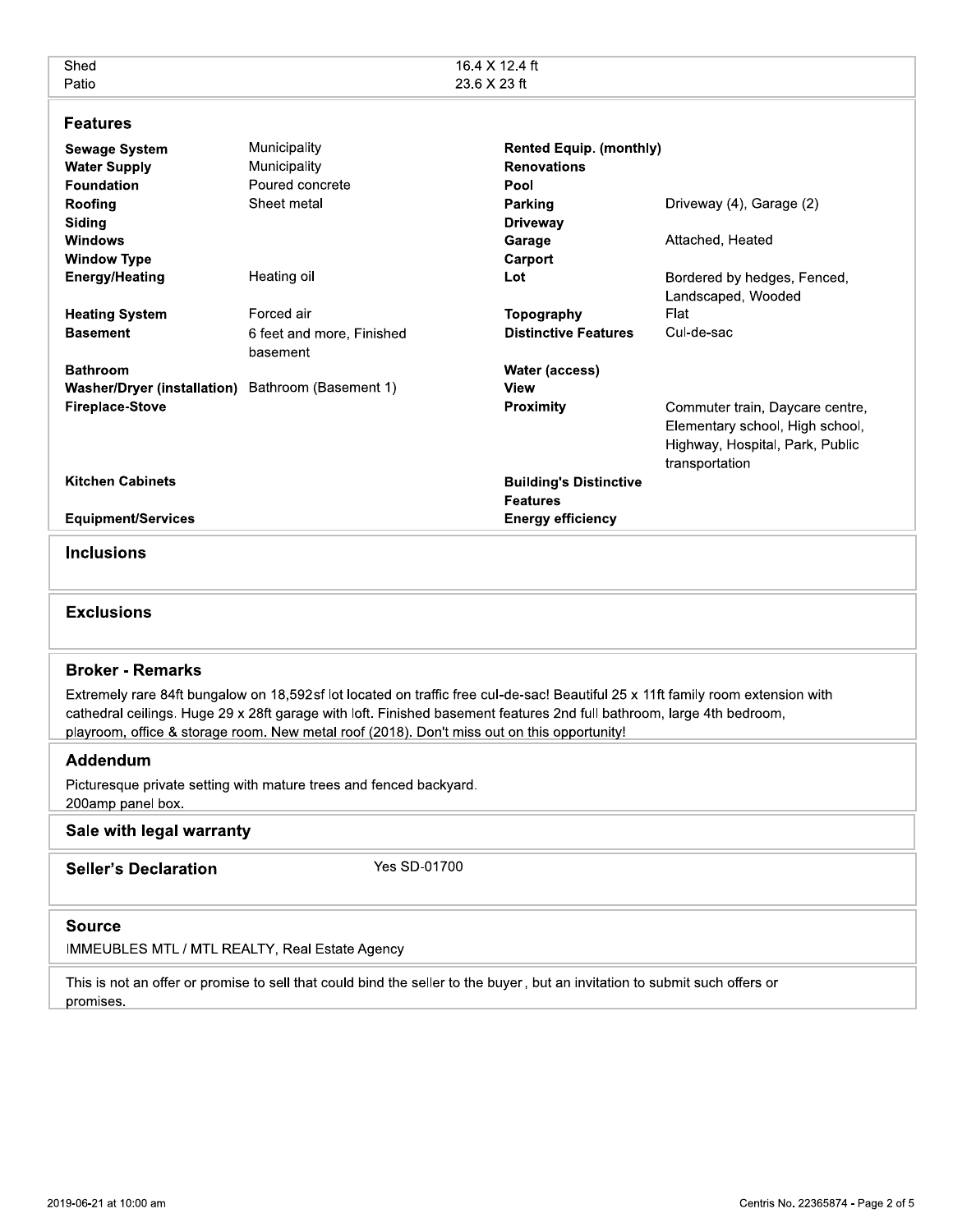

Frontage



**Family room** 





**Dining room** 



**Family room** 



**Family room** 







Dining room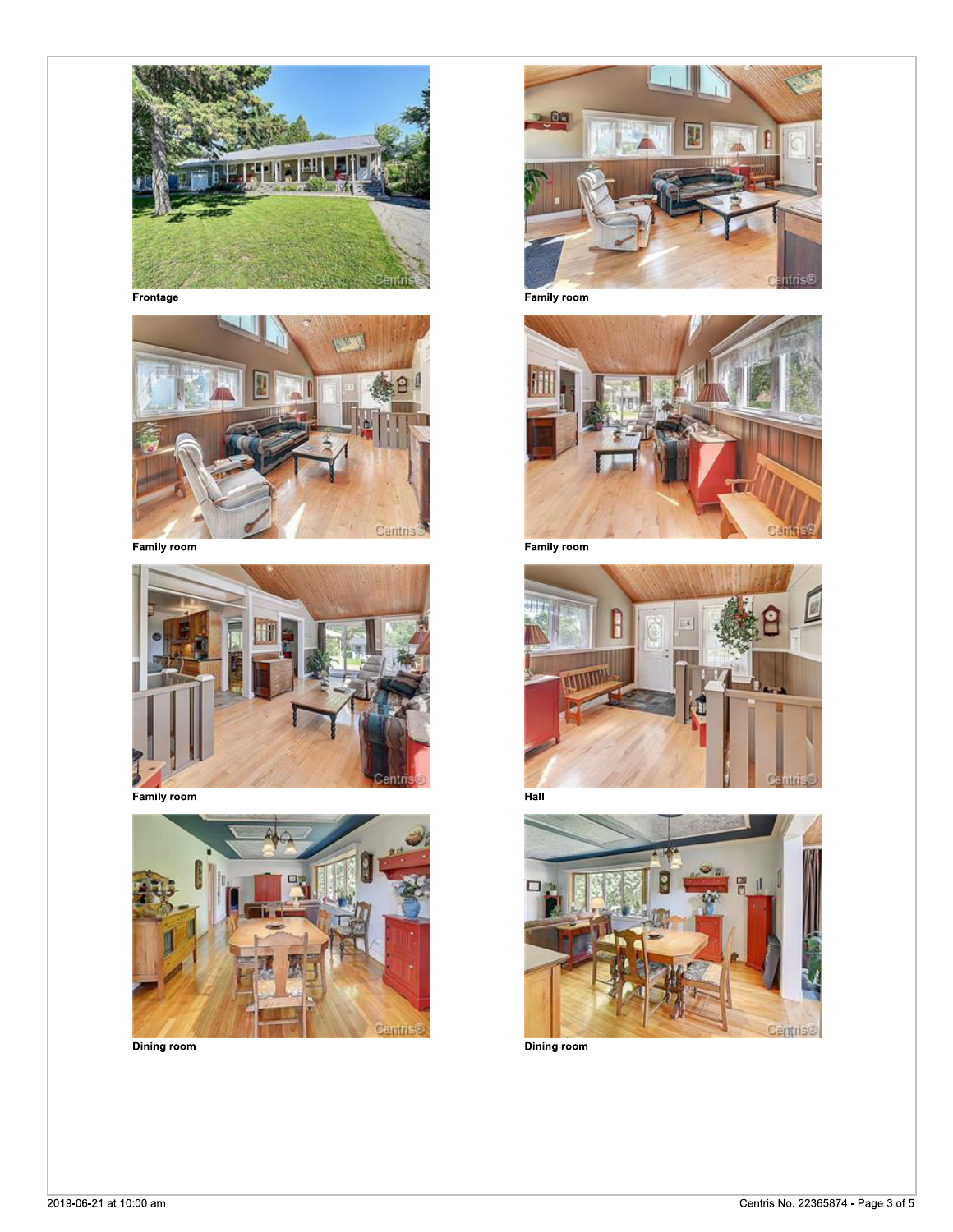

Dining room



Living room



Overall view



Kitchen



Living room



Living room







Kitchen